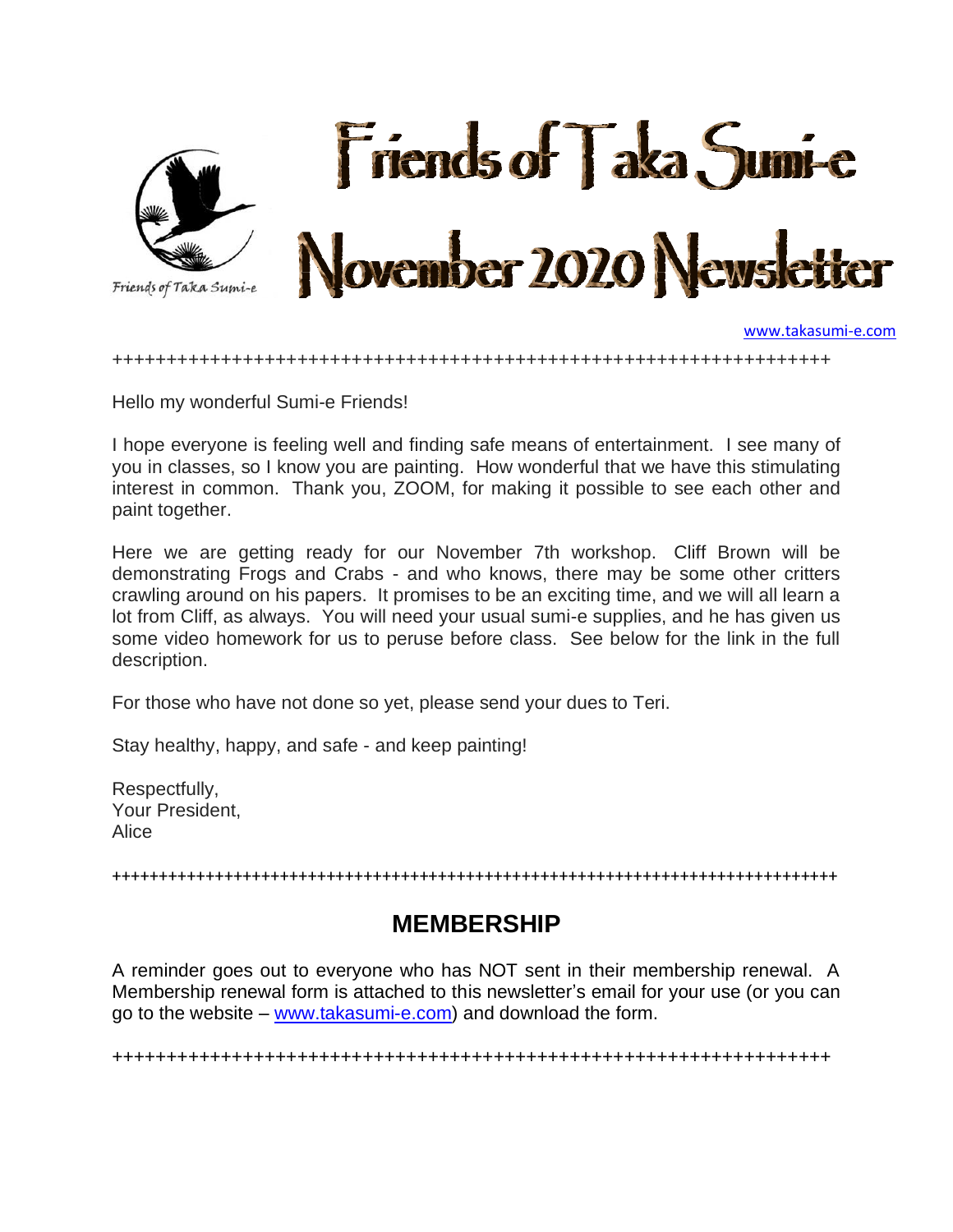## **IMPORTANT: OPEN BOARD POSITION**

The position of Vice President is still open to that fabulous interested individual who will be stepping forward soon to support the Society. A description of the position is repeated below:

"Vice President. In the absence or disability of the president, the Vice President shall perform all the duties of the President, and when so acting shall have all the powers of, and be subject to all the restrictions upon, the president. The Vice President shall be the Chairman of the Society Exhibition."

This sounds like a daunting task, but if you talk to Stephanie, Julie or Gaye, you will discover that Chairman of the Society Exhibition is really not so difficult and only happens once a year! Society folks are experienced in planning, preparing, setting up, hosting, attending, cleaning up and all aspects of the annual exhibition and the Chairperson really is the individual who just keeps tabs on those folks in the weeks leading up to the exhibition and during the weekend. There is even a book to guide you!

We may have to go virtual in 2021 – and we are equipped to do so  $-$  so there is that element, too. Put on your creative thinking hat the PLEASE step forward. Please do not leave this responsibility to the same folks.

++++++++++++++++++++++++++++++++++++++++++++++++++++++++++++++++++

## **WASHU KAI ANNUAL EXHIBITION**

Our sister society – Washu Kai – will hold its  $45<sup>th</sup>$  Annual Exhibition in November – this year virtually on YouTube. A flyer is attached to this newsletter's email. It will also be posted on the TakaSumi-e website.

++++++++++++++++++++++++++++++++++++++++++++++++++++++++++++++++++++++++++++++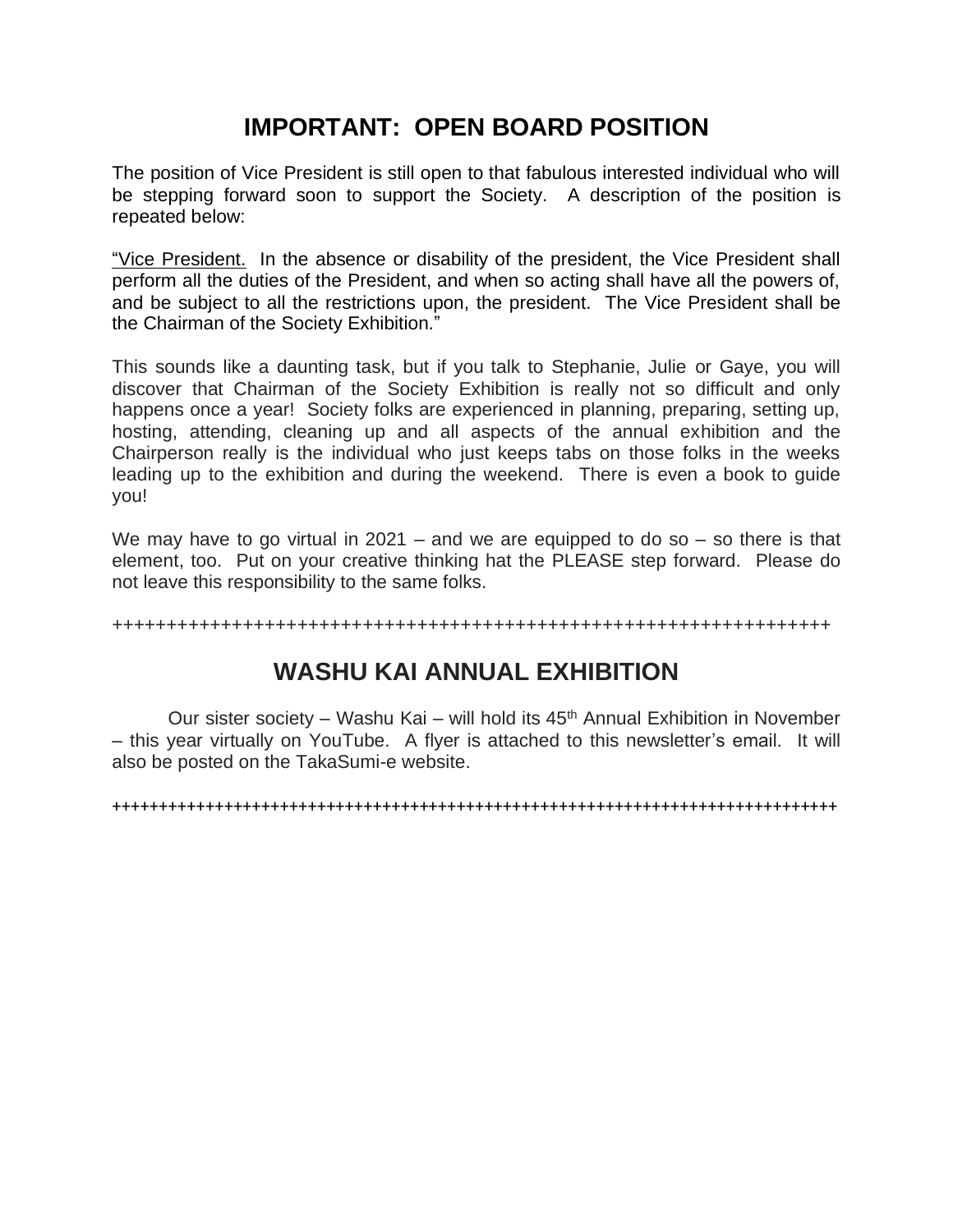## **NOVEMBER WORKSHOP**

This month's workshop takes place on Saturday, November 7, 2020 from 9AM to noon on ZOOM. An email notice will come to you earlier that week. Just click on the link and you will be directed to the workshop! Again, the workshop will be led by Cliff and features frogs and crabs (and who knows what else)! Following is information provided by Cliff:



# **I Hsiung Ju – Frogs & Crabs**

### **[cliffbrownart@gmail.com](mailto:cliffbrownart@gmail.com)**



I have always admired sumi-e artists who paint so quickly that their paintings almost drip off their brushes. Iris Lowe has introduced us to the YouTube videos of Professor I Hsiung Ju. Professor Ju is one of those sumi-e artists.

My plan for the workshop is to use the "paint along with me" teaching method.

#### **Homework:**

Search YouTube for the video: I-Hsiung Ju – Fish & Others. The following link should take you there:

[https://www.youtube.com/watch?v=I7bclZYUJ7U&list=PLV06JxA5WcYW9VWwoSS0yl4](https://www.youtube.com/watch?v=I7bclZYUJ7U&list=PLV06JxA5WcYW9VWwoSS0yl46TPE22fvjF&index=3) [6TPE22fvjF&index=3](https://www.youtube.com/watch?v=I7bclZYUJ7U&list=PLV06JxA5WcYW9VWwoSS0yl46TPE22fvjF&index=3)

In this 54 minute YouTube video Professor Ju paints fishes, goldfish, shrimp, frogs and crabs.